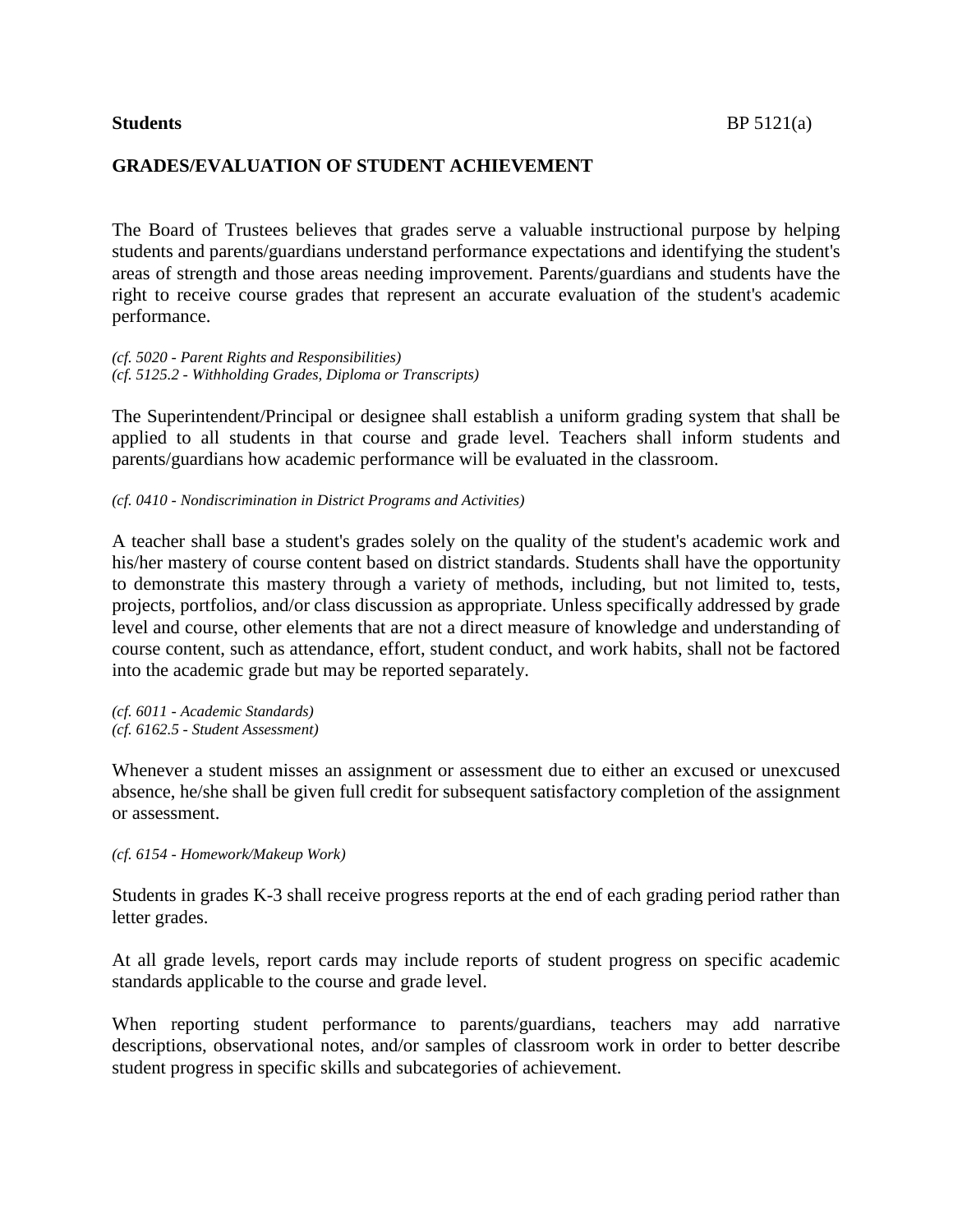## **GRADES/EVALUATION OF STUDENT ACHIEVEMENT** (continued)

A report card for a student with a disability may contain information about his/her disability, including whether that student received special education or related services, provided that the report card informs parents/guardians about their child's progress or level of achievement in specific classes, course content, or curriculum. However, transcripts that may be used to inform postsecondary institutions or prospective employers of the student's academic achievements shall not contain information disclosing the student's disability.

*(cf. 5125 - Student Records) (cf. 6159 - Individualized Education Program) (cf. 6164.6 - Identification and Education Under Section 504)*

A grade assigned by the teacher shall not be changed by the Board or the Superintendent except as provided by law, Board policy, or administrative regulation. (Education Code 49066)

#### *(cf. 5125.3 - Challenging Student Records)*

The Superintendent/Principal or designee shall determine the methodology to be used in calculating students' grade point average (GPA), including the courses to be included within the GPA and whether extra grade weighting shall be applied to Advanced Placement, International Baccalaureate, honors, and/or concurrent postsecondary courses.

*(cf. 6141.4 - International Baccalaureate Program) (cf. 6141.5 - Advanced Placement) (cf. 6172 - Gifted and Talented Student Program) (cf. 6172.1 - Concurrent Enrollment in College Classes)*

*Legal Reference: (see next page)*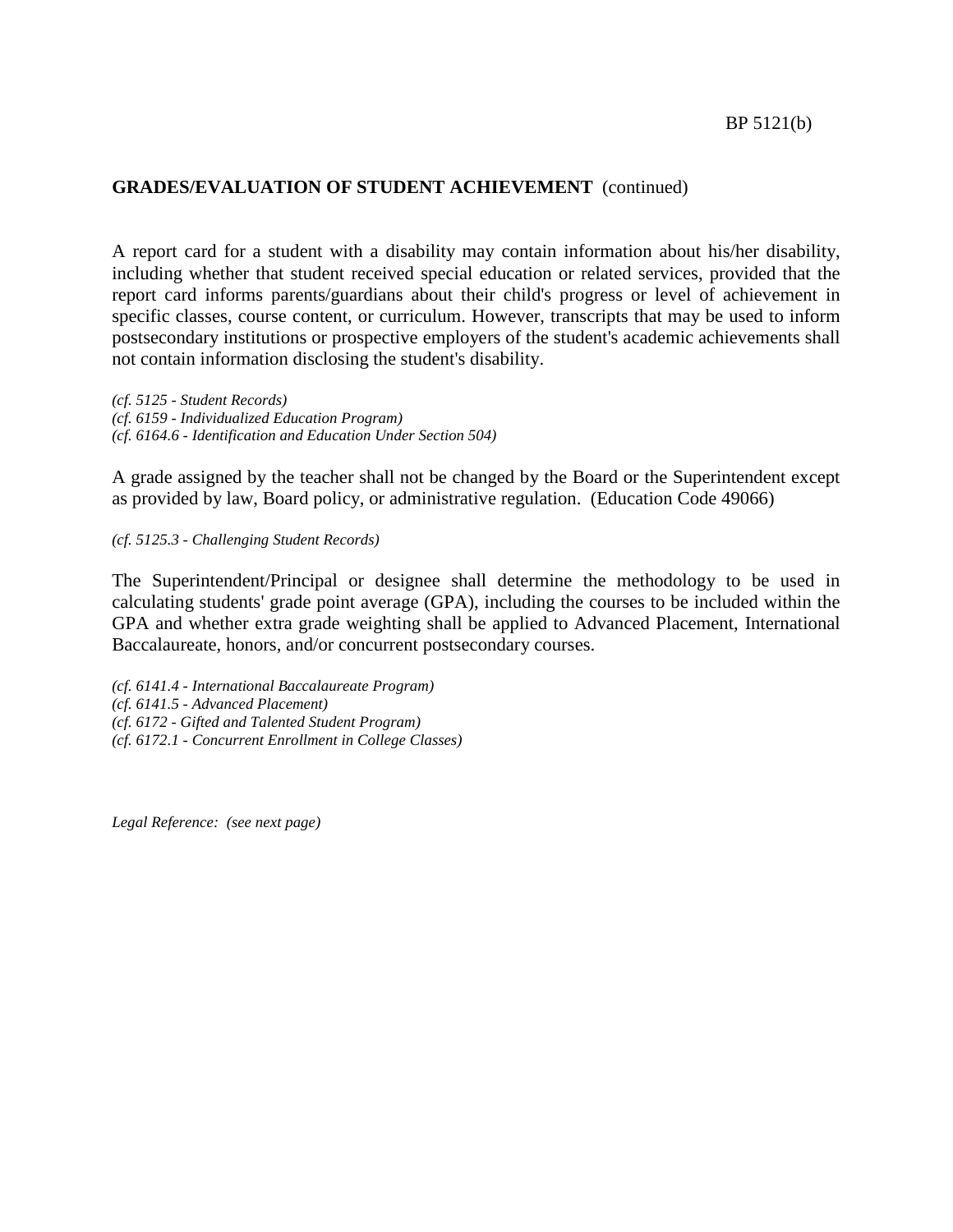#### BP 5121(c)

#### **GRADES/EVALUATION OF STUDENT ACHIEVEMENT** (continued)

*Legal Reference:*

*EDUCATION CODE 48070 Promotion and retention 48205 Excused absences 48800-48802 Enrollment of gifted students in community college 48904-48904.3 Withholding grades, diplomas, or transcripts 49066 Grades; finalization; physical education class 49067 Mandated regulations regarding student's achievement 49069.5 Students in foster care, grades and credits 51242 Exemption from physical education based on participation in interscholastic athletics 69432.9 Cal Grant program; notification of grade point average 76000-76002 Enrollment in community college CODE OF REGULATIONS, TITLE 5 10060 Criteria for reporting physical education achievement, high schools 30008 Definition of high school grade point average for student aid eligibility UNITED STATES CODE, TITLE 20 1232g Family Education Rights and Privacy Act (FERPA) CODE OF FEDERAL REGULATIONS, TITLE 34 99.1-99.67 Family Educational Rights and Privacy Act COURT DECISIONS Owasso Independent School District v. Falvo, (2002) 534 U.S. 426 Las Virgenes Educators Association v. Las Virgenes Unified School District, (2001) 86 Cal.App.4th 1 Swany v. San Ramon Valley Unified School District, (1989) 720 F.Supp. 764 Johnson v. Santa Monica-Malibu Unified School District Board of Education, (1986) 179 Cal.App.3d 593*

*Management Resources:*

*CSBA PUBLICATIONS*

*Research-Supported Strategies to Improve the Accuracy and Fairness of Grades, Governance Brief, July 2016*

*U.S. DEPARTMENT OF EDUCATION OFFICE FOR CIVIL RIGHTS CORRESPONDENCE Report Cards and Transcripts for Students with Disabilities, October 17, 2008 WEB SITES*

*CSBA: http://www.csba.org*

*California Department of Education: http://www.cde.ca.gov*

*California Student Aid Commission: http://www.csac.ca.gov*

*U.S. Department of Education, Office for Civil Rights: http://www.ed.gov/about/offices/list/ocr*

Policy **CUDDEBACK UNION ELEMENTARY SCHOOL DISTRICT** adopted: December 11, 2019 Carlotta, California